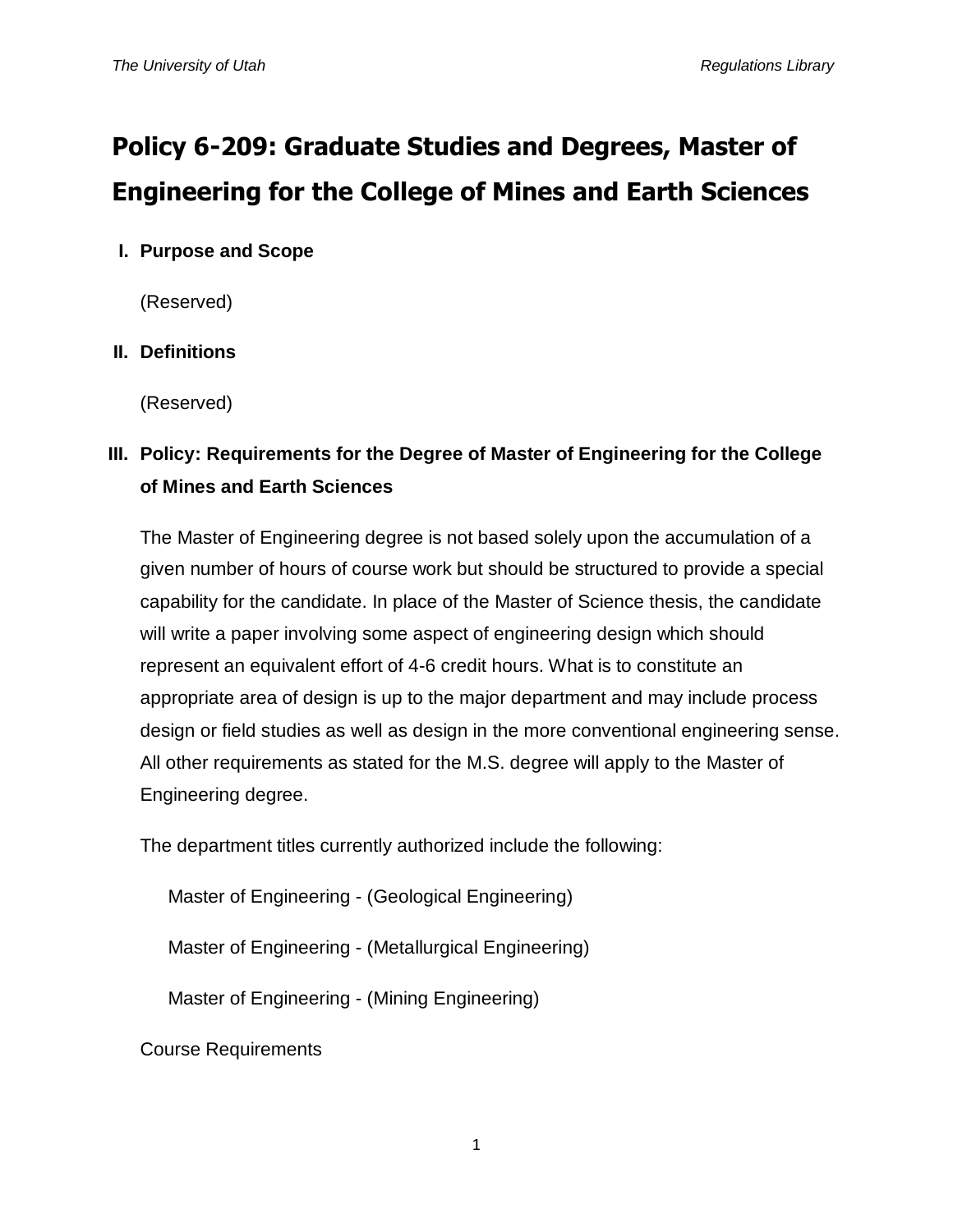A candidate for the Master of Engineering degree must complete a minimum of 30 credit hours of approved course work in engineering and allied fields with at least a 3.0 GPA. The 30 hours must include not less than 20 hours of course work within the major department. A minimum of 24 hours must be at the University of Utah. The candidate will conduct an engineering study and submit a written report which must be individual work in some aspect of engineering design. The candidate may receive 4-6 hours of credit under special topics or other appropriate course titles for the written report but not included in the 20 hours indicated above. In place of a thesis defense, the candidate shall be required to take a comprehensive oral and/or written examination conducted by the candidate's supervisory committee.

#### Supervisory Committee

Each candidate for the Master of Engineering degree will have an individual supervisory committee which must approve the program of study. With the approval of the supervisory committee, the student's program may be either departmental or interdisciplinary.

#### **IV. Rules, Procedures, Guidelines, Forms and other Related Resources**

- A. Rules
- B. Procedures
- C. Guidelines
- D. Forms
- E. Other related resource materials

#### **V. References**

(Reserved)

#### **VI. Contacts**